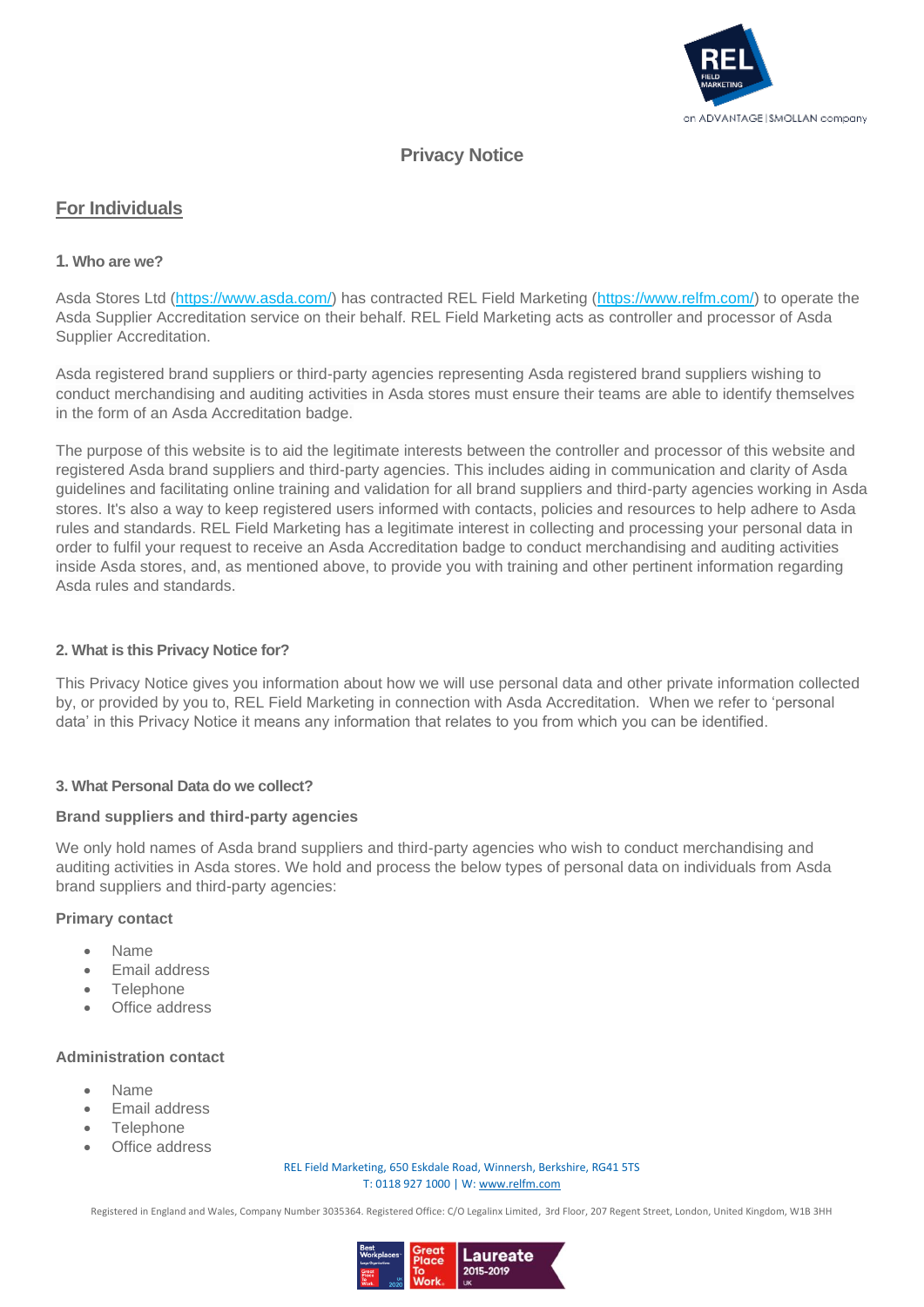

## **Asda Accreditation badge holders**

Personal details listed below are provided by the registered brand supplier, third-party agency or the badge holder directly.

- Name
- Employee reference number
- Email address
- Home address (if applicable, to post the Asda Accreditation badge directly to the employee)
- Photograph (for placement on the Asda Accreditation badge)
- Supplier name/s they are representing
- Training completion dates pass / fail scores

### **4. Cookies**

We use session cookies to support the ease of use and navigation of this site. A cookie is a small file that can be placed on your computer's hard disk or on a website server. Such cookies do not retrieve information about you stored on your hard drive and do not corrupt or damage your computer or computer files. You are not obliged to accept a cookie that we send to you, and you can in fact modify your browser so that it will not accept cookies.

| <b>Host</b>             | <b>Name</b>              | <b>Purpose</b> | <b>Type</b>        | <b>Description</b>                                |
|-------------------------|--------------------------|----------------|--------------------|---------------------------------------------------|
| Asdaaccreditation.co.uk | RequestVerificationToken | Strictly       | <b>First Party</b> | This is an anti-forgery cookie set by web         |
|                         |                          | Necessary      | (Session)          | applications built using ASP.NET MVC              |
|                         |                          |                |                    | technologies. It is designed to stop unauthorised |
|                         |                          |                |                    | posting of consent to a website, known as Cross-  |
|                         |                          |                |                    | Site Request Forgery. It holds no information     |
|                         |                          |                |                    | about the user and is destroyed on closing the    |
|                         |                          |                |                    | browser.                                          |

### **5. How we use your data**

We use your personal data for the enrolment and administration of Asda Supplier Accreditation. We process your personal data on several different legal bases, as follows:

**Our legitimate interest** – If you provide personal data at this website, you are most likely an employee or representative of a vendor or customer of our ASDA's commercial operations:

In that respect, we process your personal data:

- To facilitate commercial transactions between REL and your employer to facilitate your ability to perform services for your employer inside Asda stores
- To detect and prevent fraud
- To manage and administer the Asda Supplier Accreditation service, including managing access controls and documentation.

**Our legal obligations** – we may need to process your personal data to comply with relevant laws, regulatory requirements and to respond to lawful requests, court orders and legal process.

**Your prior consent** – Solely with respect to the processing of your photograph, to the extent required by applicable data protection law, your submission of your photograph in this portal represents your consent to use of your image in connection with the Asda Supplier Accreditation service.

> REL Field Marketing, 650 Eskdale Road, Winnersh, Berkshire, RG41 5TS T: 0118 927 1000 | W[: www.relfm.com](https://www.relfm.com/)

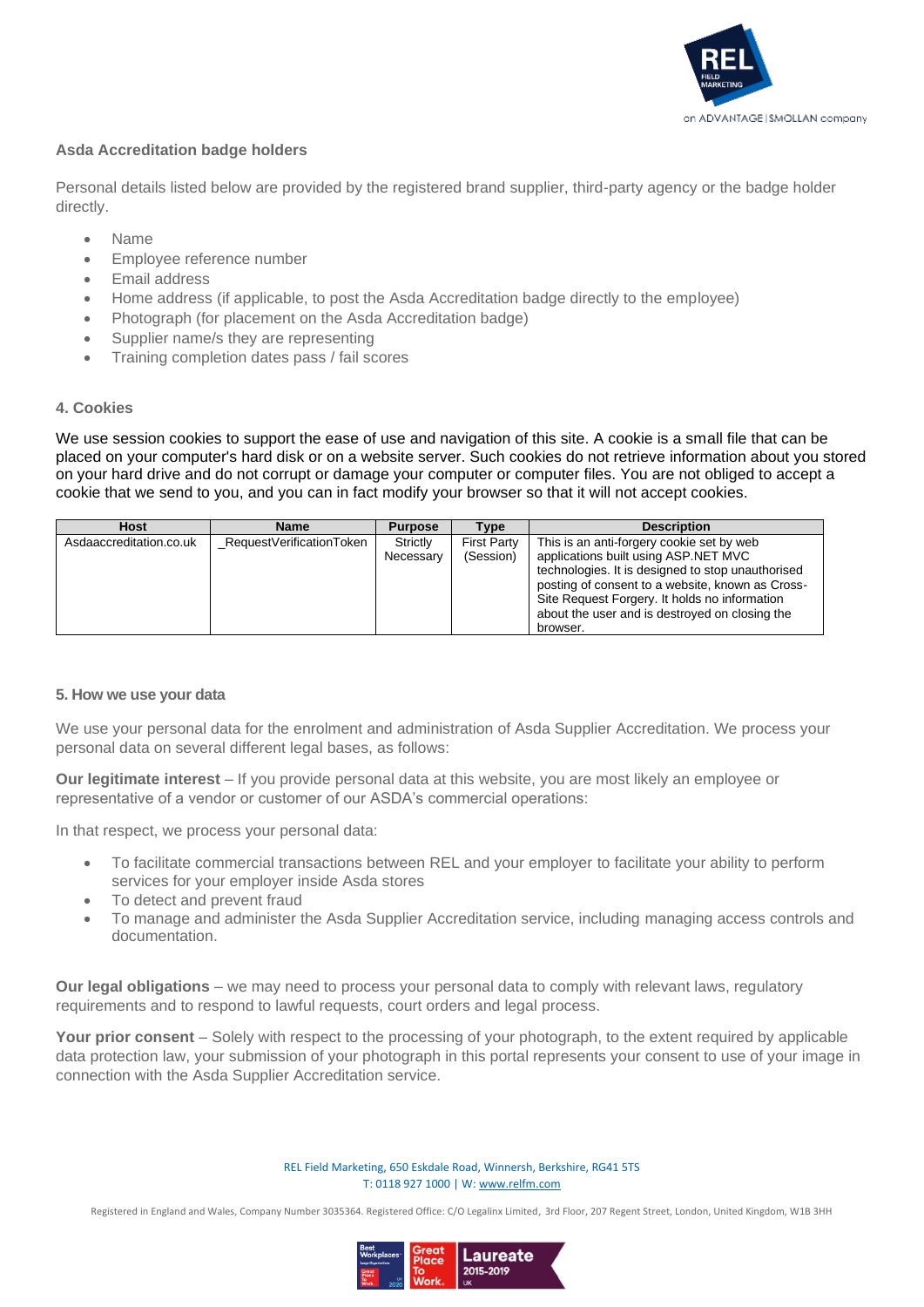

Brand Supplier and Third-Party Agency personal information is collected to allow safe access to the Accreditation portal, communicate reported Asda store issues or complaints, post badges and issue invoices.

Badge Holder personal information is collected to allow the Accreditation database to send automatic email communication for accreditation enrolment purposes and to identify the individual for correct badge issue and to identify in the event of an Asda store complaint.

We do not use or share your personal data for any other purpose.

### **6. Disclosure of your personal data**

We may share your personal data in the following situations:

- We may disclose your personal data to your employer or agency who initially provided your personal data
- We use a third-party I.T. supplier as a cloud hosting provider to store all information held
- If instructed by enforcement organisations (e.g. Police, courts, law enforcement agencies)
- To the extent necessary to establish, exercise or defend legal rights or claims, or for the purposes of investigating actual or suspected unlawful activity.

### **7. Security**

We take the security of all personal data very seriously and we use appropriate measures to protect all personal information collected in a secure, controlled environment consistent with GDPR and UK data protection legislation. In certain circumstances, your personal data may be transferred outside of the European Economic Area (EEA) to comply with legal or contractual requirements, or in connection with our use of IT vendors or services providers located outside the EEA. If your personal data is sent outside the EEA, we have in place safeguards, including EU Model Contracts for the Transfer of Personal Data to Third Countries, to ensure the security of your personal data. A copy of these safeguards may be obtained from the Data Protection Officer listed below.

Personal data held on the Asda Supplier Accreditation website can only be accessed via a User ID and password. Registered brand suppliers and third-party agencies are only able to access personal data held on their account.

#### **8. Data Retention**

We will retain your personal data for the duration of your accreditation period and for a period of twelve months following your expiry date (as detailed on your accreditation badge) for the purpose of dealing with any retrospective enquiries, subject to the exercising of any of your rights outlined below. After such period, we will permanently delete your personal data.

#### **9. Your Data Protection Rights**

You have the following rights in relation to your personal data:

- The right to be informed of the details of the processing of your personal data
- The right to request access to, or copies of, your personal data that we process.
- The right to request correction of any inaccuracies in your personal data.
- The right to object, on legitimate grounds, to the processing of your personal data, subject to legal and other obligations.

#### REL Field Marketing, 650 Eskdale Road, Winnersh, Berkshire, RG41 5TS T: 0118 927 1000 | W[: www.relfm.com](https://www.relfm.com/)